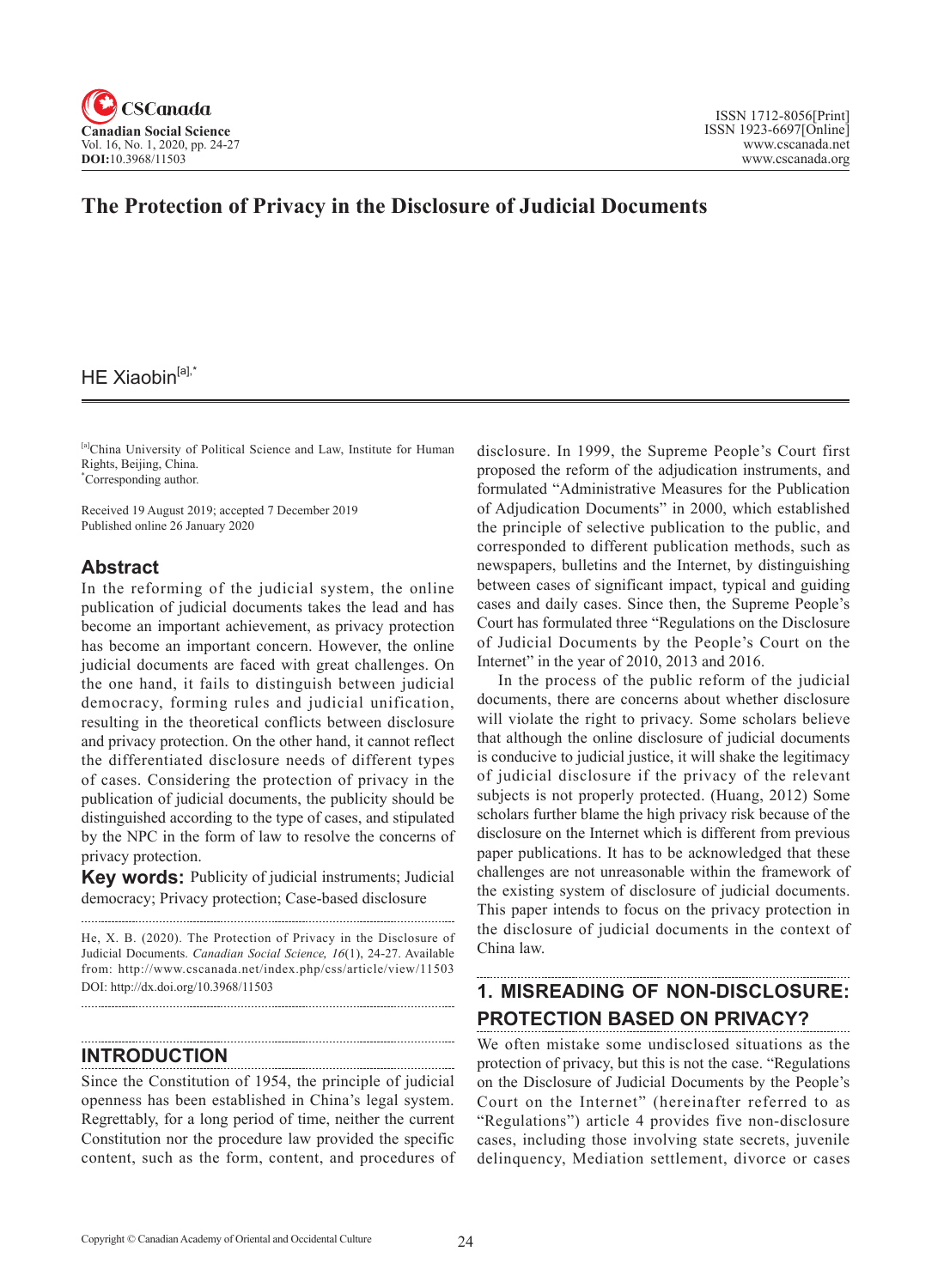involving the upbringing and guardianship of minor children. Among them, state secrets and mediation does not involve the protection of privacy, while cases involving divorce and juvenile crimes are considered to be non-disclosure due to privacy violations.

### **1.1 Divorce Cases**

Is it to protect privacy that the divorce case is not public? Some people believe that one of the differences between family disputes and ordinary civil cases is that the former is deeply connected with privacy, and divorce is a private matter between husband and wife, and does not harm the interests of the public and other unspecified third parties. (Zhan, 2007) They attempt to define the marriage situation as privacy, and support the non-disclosure of divorce cases for privacy protection. However, marriage does not just matter to the both parties of the marriage. Love is the freedom of both parties, but marriage is a social act. The reason why the modern state regulates marriage is not to fulfill love. Love does not require the confirmation of the state. The inclusion of marriage in national legal system is based on the significance to the country and society. The marriage system concerns a series of issues such as spouse rights, division of labor, and child support, etc. In German, the Federal Constitutional Court confirmed that private life as a whole does not have the right to absolute protection, and that citizens are members of society and subject to social constraints. Although divorce proceedings relate to the private life of the spouse, these records are not completely isolated from external review. (Zhang, 2001)

Article 134 of China's Civil Procedure Law establishes two types of non-disclosure of civil cases. Paragraph 1 establishes legal non-disclosure of cases involving state secrets and personal privacy, and Paragraph 2 establishes divorce cases and cases involving trade secrets that are not disclosed on application. It can be seen that legislators distinguish between divorce cases and cases involving personal privacy. These two cases do not always coincide. Some divorce cases may involve privacy information, but some cases have nothing to do with privacy. In this context, the non-disclosure of divorce cases is not due to the need for privacy protection.

### **1.2 Juvenile Crime Cases**

Article 274 of China's Criminal Procedure Law stipulates that in the case of juvenile crimes under the age of eighteen, the trial shall be conducted in private. However, with the consent of the defendant and his legal representative, the defendant's school and the minor protection organization may send representatives to the trial. In order to further protect the rights of minors, Article 275 also stipulates that criminal records shall be sealed for those who is under eighteen at the time of the crime and are sentenced to a term of five years or less.

It is obviously a misunderstanding to interpret the case of a minor crime in private as privacy protection. There is also the need for a fair trial in juvenile crime cases. The fact that a defendant is a minor does not mean that he or she will be able to obtain a fair trial (Bazelon, 1999). The reason why schools and juvenile protection organizations can participate in court hearings with the permission of the defendant and his legal representative is that the right of a minor defendant to a fair trial is guaranteed through limited publicity.

In fact, the main reason for juvenile crime cases not to be made public is to guarantee the social return of minors. Article 40 of Convention on the Rights of the Child stipulates that the treatment for children in the criminal trial should take into account the desirability of promoting the child's reintegration and the child's assuming a constructive role in society. The starting point of this policy is not the individual rights of minors, but a comprehensive measurement based on the public interest of society. This is distinctly different from the explanation based on privacy. The enjoyment of the right to privacy does not differ due to factors such as age, and the interpretation based on the right to privacy can only be based on the theory of penal retribution. That is, because the circumstances of crime are worse and the harm to society is greater, as a punishment, the law waives the protection of its privacy. Conceptually, social return is more in line with modern human rights concepts.

# **2. CONFLICTS BETWEEN DISCLOSURE AND PRIVACY PROTECTION**

## **2.1 Three Different Disclosure Theory**

There are many advantages of judicial documents disclosure, including the education of the rule of law, the display of judicial results, and the provision of legal research resources. Generally speaking, the core functions of the disclosure are mainly divided into three theories of judicial democracy, formation rules, and judicial unification. The design of disclosure needs to be based on one of the theories in combination with the specific national legal system. One of the important reasons why disclosure conflicts with the protection of privacy is that it fails to distinguish the important role of different disclosure purposes.

One of the theories supporting disclosure of judicial documents is judicial democracy. Although the disclosure of judicial documents cannot directly exert legal influence on judicial trials, it protects the public's right to information and supervision, and achieve justice through independent trial. This theory is particularly evident in traditional civil law countries. On the one hand, civil law countries show a strong sense of authoritarianism in the process of judicial trials and the power-driven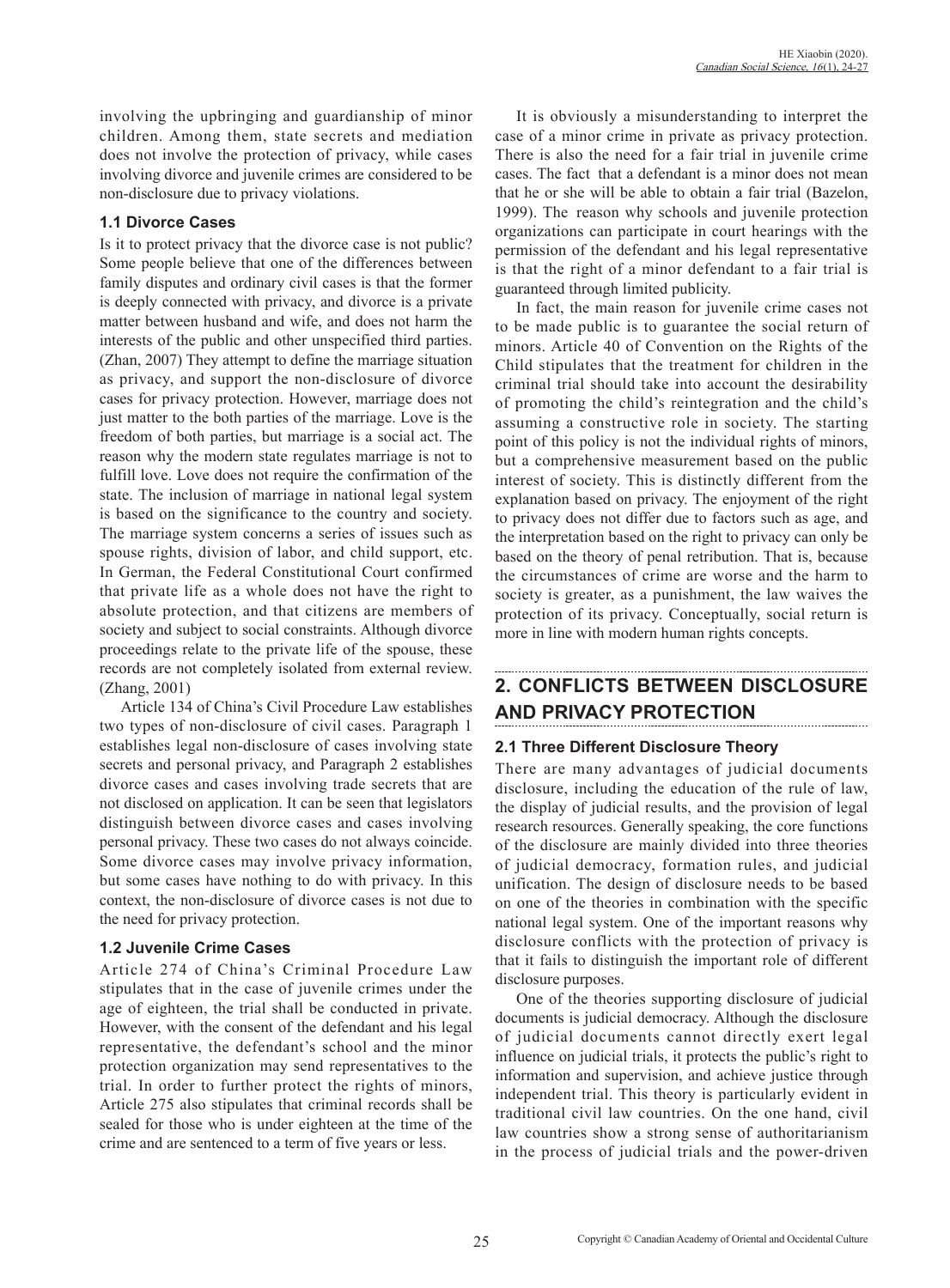characteristic. (Long, 2001) For example, judges lead the litigation process, collecting evidence according to their powers and free from the principle of debate. At the same time, civil law countries are mostly normative lawsuits, the professionalism of the application and interpretation of laws, and the closed nature of the judicial process, which easily lead to public distrust of professional judges. So, civil law countries add democratic factors to the design of their judicial systems, with the intention of balancing judges' power with greater openness.

Another important theory of disclosure is the formation of rules. Especially in case law countries, the judge's analysis of the case will become the basis for future judges in similar cases. Only when the process of legal interpretation and legal reasoning are disclosed to the public can a common understanding of legal rules be formed, and the rules can become universal code of conduct. In this sense, the disclosure of judicial documents in fact plays the role of legal disclosure.

In addition, the theory of disclosure also includes judicial unity. Whether in statutory law or case law countries, different judges may come to different conclusions in the same case, even if they apply the same legal norms. In the process of judging, judges need to experience two thrilling leaps—the induction of case facts and the interpretation of legal norms. Compared with abstract legal provisions, the advantage of disclosure is that judicial documents record the process of judges' factual induction and legal interpretation, which can be a detailed operating procedure to guide other judges.

The above three open theories are given different weights in different countries, and are closely related to the situation of state power. In United States, the Federalists used the judiciary to restrict "the most dangerous department". The reason is that the legislature may make wrong decisions because of passion and impulse of democracy, and the judiciary will be relatively neutral. From this perspective, the main purpose of the disclosure in United States is not judicial democracy, because one function of the judiciary is anti-majority tyranny.

Of course, with the gradual integration of case law and statutory law, the disclosure of judicial documents in various countries no longer pursues a single goal. Traditional statutory law countries have increasingly paid attention to the important role of precedent in judicial adjudication. However, the above three theoretical divisions still have double meanings. First, the background of judicial documents disclosure is related to the national power structure, and the design of specific disclosure is biased towards different theories. Second, in the context of integration of legal systems, different theories of disclosure can still serve the construction of disclosure.

### **2.2 Disadvantages of Content-Based Disclosure**

Content-based Disclosure refers to the decision based on specific information about cases. The content-based disclosure in China is manifested in two levels in terms of institutional norms. First, the three major procedural laws have established the embryonic form of contentbased disclosure, and generally established that the cases involving state secrets and personal privacy are legally closed. The second is the provisions of Articles 4, Article 8, and Article 10 of the Regulations on specific disclosures. Among them, Articles 8 and 10 detail cases that should be treated anonymously, as well as the information that should be deleted when the judicial documents are published.

First of all, through the operation of anonymous processing and deletion of personal information, the purpose of privacy protection cannot be achieved. Especially in the era of big data, the online disclosure can still restore the details of the case by combining with other data information. In the context of digital life, the advancement of massive data collection and algorithm technology has made personal data portraits more and more accurate, and anonymous technology and other technical means are difficult to overcome the reverse identification. This means that in the era of big data, simply hide the name, delete personal address, name and other personal information cannot achieve the purpose of privacy protection.

Second, for content-based disclosure, its regulations are complex and confusing, which makes decisions on whether public or not taking up too much judicial resources. In addition, studies have shown that personal information processing in the disclosure is not standardized. (Ma, 2016) Much of this should be attributed to complex disclosure requirements.

More importantly, content-based disclosure faces structural difficulties. The power of disclosure is left to the judge, which increases the chance for the system to challenge the judge's conscience. When privacy is difficult to define clearly and depends on the discretion of judges, cases that really require judicial supervision through publicity may be refused on the grounds of privacy protection. In the system that regard judicial democracy as the main value pursuit, it will greatly weaken the value of disclosure.

## **3. THE REFORM FOR CASE-BASED DISCLOSURE**

### **3.1 Construction of Case-Based Disclosure**

Case-based disclosure refers to different disclosure in criminal, administrative, civil litigation. Among them, there is a fundamental difference between civil and criminal judgments. The function of civil judgment